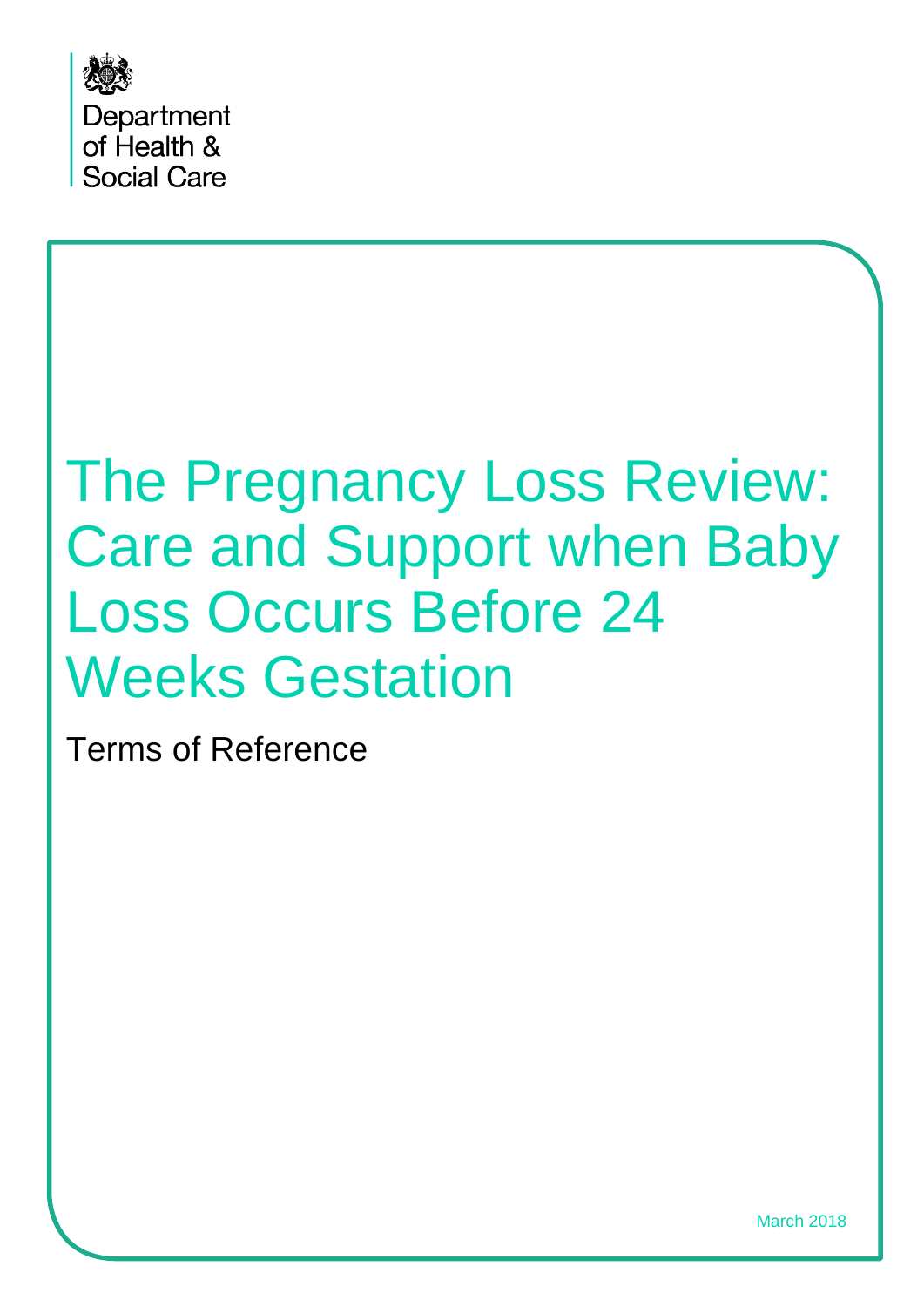# Terms of Reference

## **Background**

- 1.1. Many of the care considerations for parents experiencing a stillbirth (when a baby is born without signs of life after 24 weeks gestation) will be similar for those experiencing a miscarriage. Local policies, however, may affect the type and place of care offered or available depending on the gestation when baby loss occurs.
- 1.2. In particular, registration certificates are often greatly valued by some parents as a way of recognising and naming their baby. Currently, parents whose babies are stillborn after 24 weeks gestation can register the baby's name and receive a certificate of registration of stillbirth. When a pregnancy ends before 24 weeks gestation however, there is no formal process for parents to legally register the loss. Some expectant parents find this to be particularly distressing, whilst other parents would find it equally distressing if they were required to register the loss when they did not want to.

#### **Purpose of the review**

- 1.3. The purpose of the review is to consider:
	- The impact on families of the current threshold of 24 weeks gestation before being able, formally, to register a miscarriage if they so wish.
	- Whether it would, on balance, be beneficial to look at legislative options to amend existing primary legislation to allow parents to register a miscarriage if they so wish.
	- Options to improve NHS gynaecology and maternity care practice for parents who experience a miscarriage and other causes of baby loss.
- 1.4. The review will not consider changing the existing laws on abortion. However, the review's recommendations for improving care and support for those experiencing a pre-24 week gestation baby loss may be relevant to women and families who choose to terminate a much wanted pregnancy, for example due to congenital anomalies.
- 1.5. The review will work with key partners to make recommendations to government. The recommendations will be aimed at improving the care and support women and families receive when experiencing a pre-24 week gestation baby loss.
- 1.6. Some of the solutions are likely to lie in practice rather than in legislation. The review should consider practice-based solutions wherever possible.
- 1.7. The review will help government create a forward-looking approach to improve the support and experience of care for women and families who have a pre-24 week gestation baby loss.

#### **Leadership and Governance**

- 1.8. The co-leads for the review are:
	- Zoe Clark-Coates, Founder & CEO, The Mariposa Trust; and
	- Samantha Collinge, Specialist Midwife and Maternity Bereavement Service Manager, University Hospitals Coventry and Warwickshire NHS Trust.